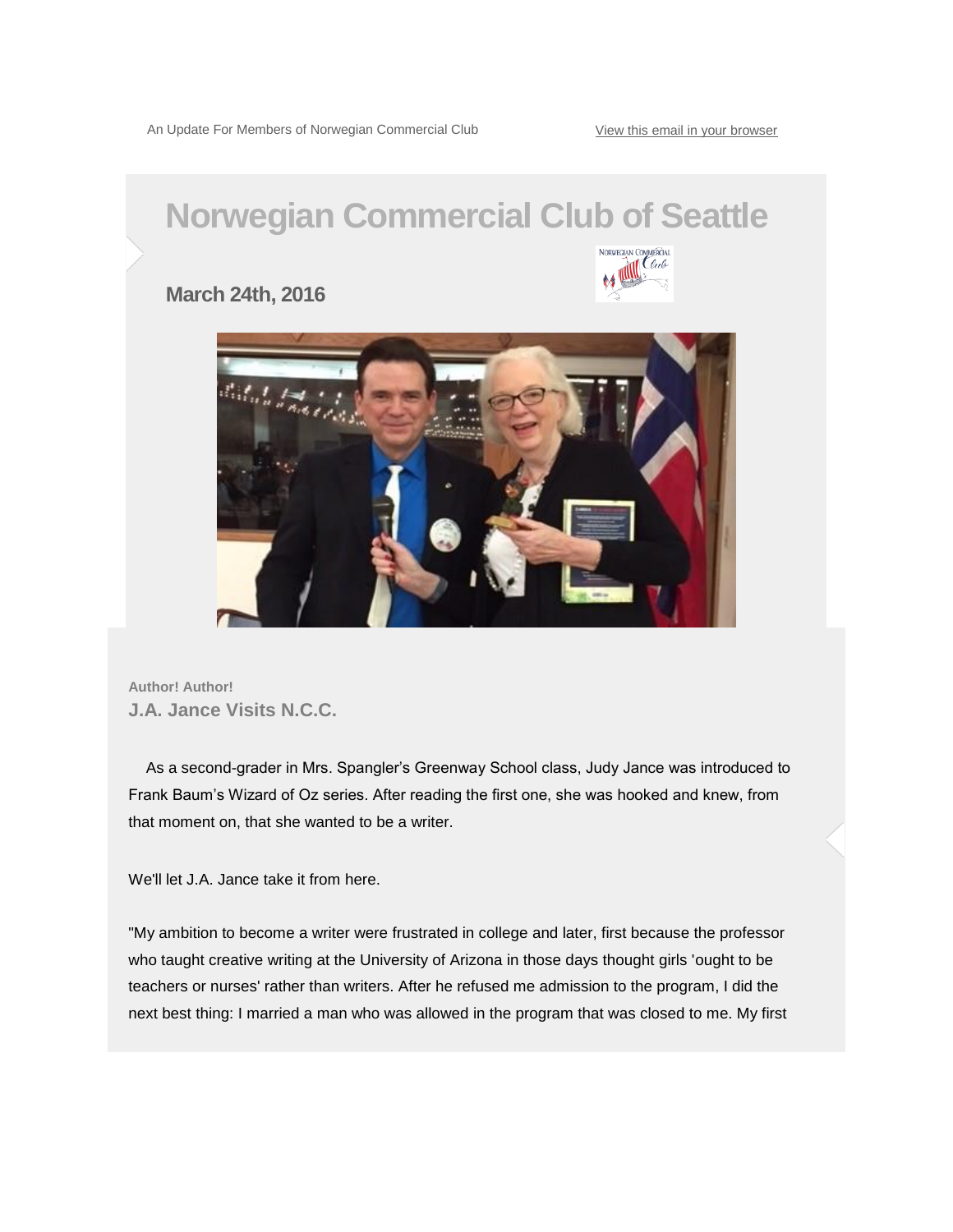husband imitated Faulkner and Hemingway primarily by drinking too much and writing too little. Despite the fact that he was allowed in the creative writing program, he never had anything published either prior to or after his death from chronic alcoholism at age forty-two. That didn't keep him from telling me, however, that there would be only one writer in our family, and he was it.

My husband made that statement in 1968 after I had received a favorable letter from an editor in New York who was interested in publishing a children's story I had written. Because I was a newly wed wife who was interested in staying married, I put my writing ambitions on hold. Other than writing poetry in the dark of night when my husband was asleep (see After the Fire), I did nothing more about writing fiction until eleven years later when I was a single, divorced mother with two children and no child support as well as a full time job selling life insurance. My first three books were written between four a.m. and seven a.m. At seven, I would wake my children and send them off to school. After that, I would get myself ready to go sell life insurance.

I started writing in the middle of March of 1982. The first book I wrote, a slightly fictionalized version of a series of murders that happened in Tucson in 1970, was never published. For one thing, it was twelve hundred pages long. Since I was never allowed in the creative writing classes, no one had ever told me there were some things I needed to leave out. For another, the editors who turned it down said that the parts that were real were totally unbelievable, and the parts that were fiction were fine. My agent finally sat me down and told me that she thought I was a better writer of fiction than I was of non-fiction. Why, she suggested, didn't I try my hand at a novel?

The result of that conversation was the first Detective Beaumont book, Until Proven Guilty. Since 1985 when that was published, there have been 21 more Beau books. My work also includes 17 Joanna Brady books set in southeastern Arizona where I grew up, and 10 Ali Reynolds books, set in Sedona, AZ. In addition there are four thrillers, starting with Hour of the Hunter and Kiss of the Bees, that reflect what I learned during the years when I was teaching on the Tohono O'Odham reservation west of Tucson, Arizona.

The week before Until Proven Guilty was published, I did a poetry reading of After the Fire at a widowed retreat sponsored by a group called WICS (Widowed Information Consultation Services) of King County. By June of 1985, it was five years after my divorce in 1980 and two years after my former husband's death. I went to the retreat feeling as though I hadn't quite had my ticket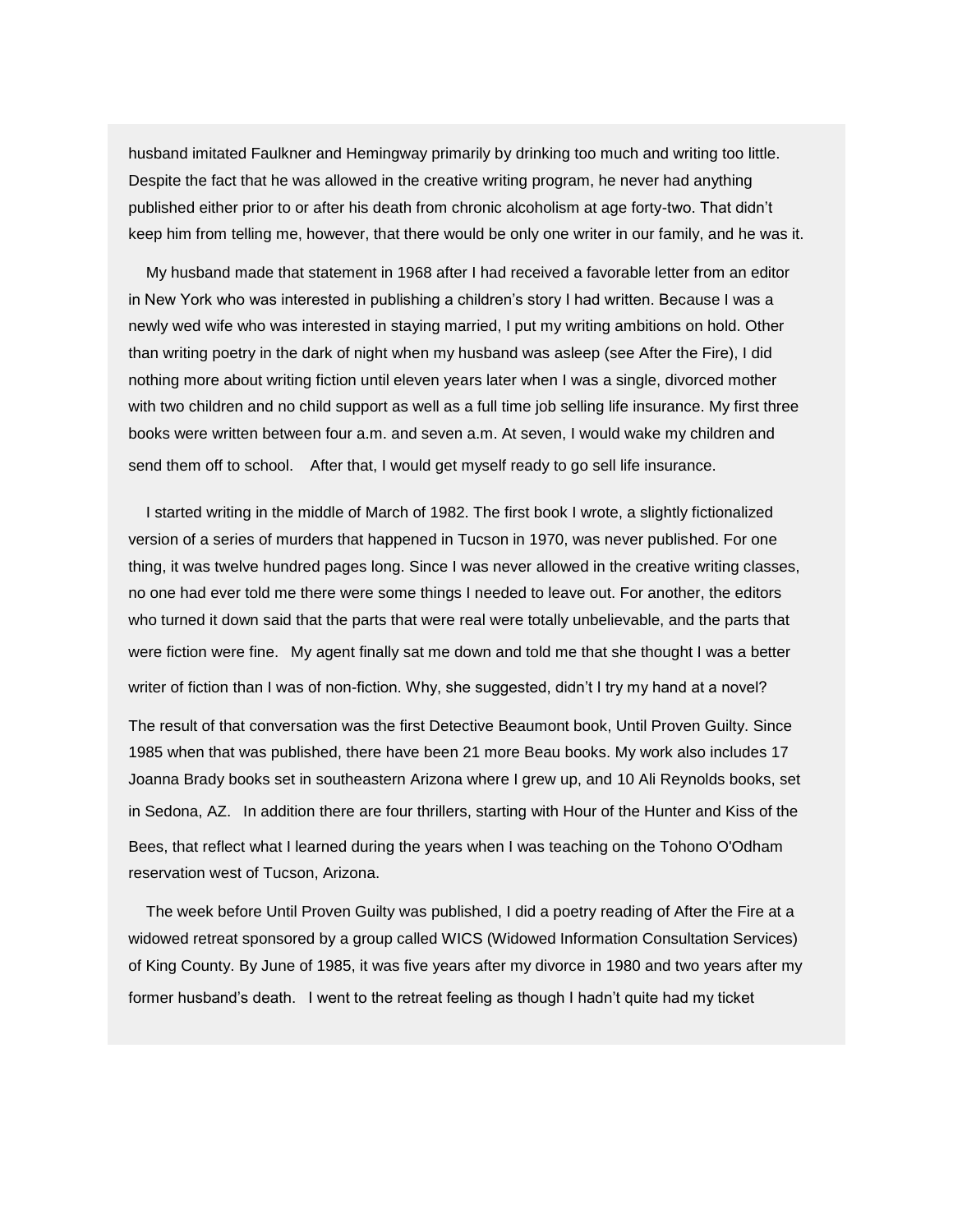punched and didn't deserve to be there. After all, the other people there were all still married when their spouses died. I was divorced. At the retreat I met a man whose wife had died of breast cancer two years to the day and within a matter of minutes of the time my husband died. We struck up a conversation based on that coincidence. Six months later, to the dismay of our five children, we told the kids they weren't the Brady Bunch, but they'd do, and we got married. We now have four new in-laws as well as six grandchildren.

When my second husband and I first married, he supported all of us–his kids and mine as well as the two of us. It was a long time before my income from writing was anything more than fun money–the Improbable Cause trip to Walt Disney World; the Minor in Possession memorial powder room; the Payment in Kind memorial hot tub. Eventually, however, the worm turned. My husband was able to retire at age 54 and took up golf and oil painting.

One of the wonderful things about being a writer is that everything–even the bad stuff–is usable. The eighteen years I spent while married to an alcoholic have helped shape the experience and character of Detective J. P. Beaumont. My experiences as a single parent have gone into the background for Joanna Brady–including her first tentative steps toward a new life after the devastation of losing her husband in Desert Heat. And then there's the evil creative writing professor in Hour of the Hunter and Kiss of the Bees, but that's another story.

Another wonderful part of being a writer is hearing from fans. I learned on the reservation that the ancient, sacred charge of the storyteller is to beguile the time. I'm thrilled when I hear that someone has used my books to get through some particularly difficult illness either as a patient or as they sit on the sidelines while someone they love is terribly ill. It gratifies me to know that by immersing themselves in my stories, people are able to set their own lives aside and live and walk in someone else's shoes. It tells me I'm doing a good job at the best job in the world."